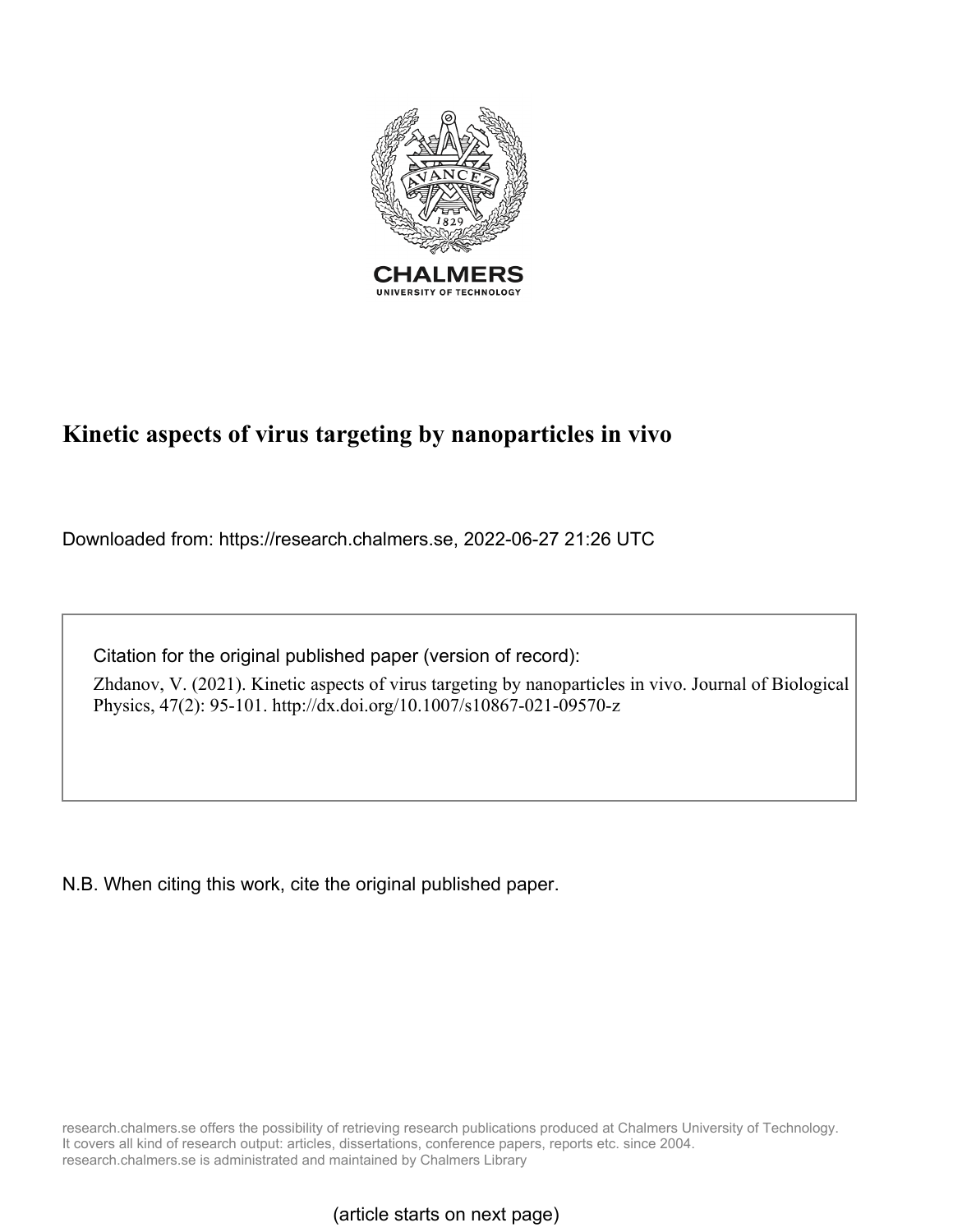**RESEARCH LETTER**



## **Kinetic aspects of virus targeting by nanoparticles in vivo**

**Vladimir P. Zhdanov1,2**

Received: 29 March 2021 / Accepted: 26 April 2021 / Published online: 2 June 2021 © The Author(s) 2021

#### **Abstract**

One of the suggested ways of the use of nanoparticles in virology implies their association with and subsequent deactivation of virions. The conditions determining the efficiency of this approach in vivo are now not clear. Herein, I propose the first kinetic model describing the corresponding processes and clarifying these conditions. My analysis indicates that nanoparticles can decrease concentration of infected cells by a factor of one order of magnitude, but this decrease itself (without feedback of the immune system) is insufficient for full eradication of infection. It can, however, induce delay in the progress of infection, and this delay can help to form sufficient feedback of the immune system.

**Keywords** Nanoparticles · Viral infection · Inhibition · Association · Kinetic model

With rapid development of nanoscience during the last decade, one can observe numerous efforts to use nanoparticles (NPs) in various applications related to medicine [\[1\]](#page-7-0). In particular, NPs have potential to be efficient nanocarriers for delivery of drugs of the new generation including those based on mRNAs and miRNAs [\[2\]](#page-7-1). In diagnostics, NPs can be employed e.g as contrast agents for X-ray imaging [\[3\]](#page-7-2). Plasmonic NPs can be used in hyperthermia therapy [\[4\]](#page-7-3). In virology, different nanomaterial strategies for virus targeting include (i) nanomaterial-enhanced viral replication inhibitors, (ii) virus-binding NPs, (iii) cell membrane decoys binding to virions and preventing viral infection of cells, (iv) viral membrane inhibitors disrupting membrane-enveloped virions, (v) extracorporeal blood filters removing circulating virions from the bloodstream to reduce disease burden, and (vi) biomimetic nanoparticle vaccines mimicking the multivalent presentation of antigens on virion surfaces and eliciting improved immune response [\[5\]](#page-7-4) (Fig. [1;](#page-2-0) see also Refs. [\[6,](#page-7-5) [7\]](#page-7-6)). In all these areas belonging to biochemical engineering in general and in those related to virology in particular, the physico-chemical scientific background is still limited especially

This article belongs to the Topical Collection on *10. Section - Other (General Biological Physics)*

<sup>-</sup> Vladimir P. Zhdanov [zhdanov@chalmers.se](mailto: zhdanov@chalmers.se)

<sup>&</sup>lt;sup>1</sup> Section of Nano and Biophysics, Department of Physics, Chalmers University of Technology, Göteborg, Sweden

<sup>&</sup>lt;sup>2</sup> Boreskov Institute of Catalysis, Russian Academy of Sciences, Novosibirsk, Russia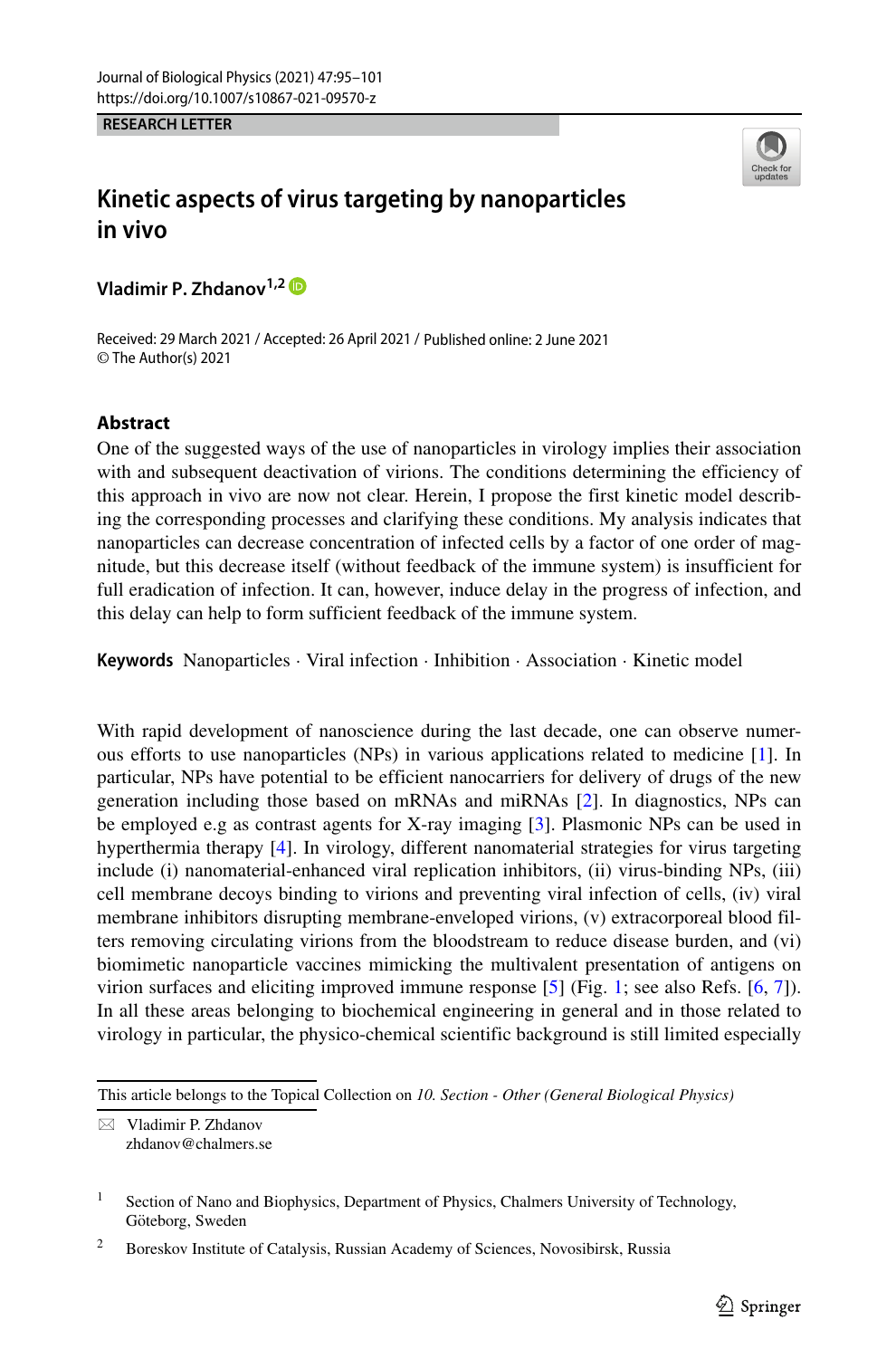<span id="page-2-0"></span>

**Fig. 1** Schematic illustration of various strategies of the use of nanomaterials for virus targeting including (i) nanomaterial-enhanced viral replication inhibitors, (ii) virus-binding NPs, (iii) cell membrane decoys binding to virions and preventing viral infection of cells, (iv) viral membrane inhibitors disrupting membraneenveloped virions, (v) extracorporeal blood filters removing circulating virions from the bloodstream to reduce disease burden, and (vi) biomimetic nanoparticle vaccines mimicking the multivalent presentation of antigens on virion surfaces and eliciting improved immune response (adapted from Ref. [\[5\]](#page-7-4); copyright Wiley-VCH GmbH; reproduced with permission)

from the perspective of applications in vivo, and the progress requires understanding and overcoming a series of physiological and technical obstacles including, e.g., opsonization and nonspecific protein adsorption (e.g., protein corona formation), nonspecific uptake by cells and organs comprising the immune system, etc. [\[1\]](#page-7-0).

The interplay of various processes occurring with participation of NPs in vivo may be far from trivial, and one of the ways to clarify what may happen under these conditions is based on the use of kinetic models. Following this line, I focus herein on NPs in virology or, more specifically, on item (ii) in the paragraph above, i.e., on virus-binding NPs. Concerning this item, one can mention as-synthesized NPs without or with additional surface functionalization (e.g., water-dispersible benzoxazine monomer-derived and glycyrrhizic acid-derived carbon dots  $[8, 9]$  $[8, 9]$  $[8, 9]$ ; these and other NPs are reviewed in  $[5, 6]$  $[5, 6]$  $[5, 6]$ ), biologically inspired spiky nanostructures (e.g., Ref. [\[10\]](#page-7-9); reviewed in [\[5\]](#page-7-4)), and multivalent NPs fabricated from biomaterials (e.g., mucin-inspired NPs [\[11\]](#page-7-10)). In these experimental studies (Refs. [\[8–](#page-7-7)[11\]](#page-7-10)), NPs were shown to inhibit infection of cells. Although the mechanism of this effect can be debated, the experiments appear to indicate that the association of NPs with virions inhibits virion binding to the cells. These (Refs.  $[8-11]$  $[8-11]$ ) and other related experimental studies (reviewed in [\[5–](#page-7-4)[7\]](#page-7-6)) are primarily academic, the corresponding antiviral activities have been characterized in vitro, and the results obtained, despite their importance, do not reflect in full extent the features occurring in vivo. In the latter case, the two key general already mentioned complications are related to nonspecific binding of NPs to various biological components and formation of the protein corona around NPs [\[1,](#page-7-0) [5\]](#page-7-4) (the latter is reviewed e.g. in [\[12,](#page-7-11) [13\]](#page-7-12)).

Below, I present the first kinetic model allowing one to clarify the specifics of the kinetics of interaction of NPs with virions in vivo and to identify the factors influencing the efficiency of the effect of NPs on viral infection at least at the level of kinetic criteria. Although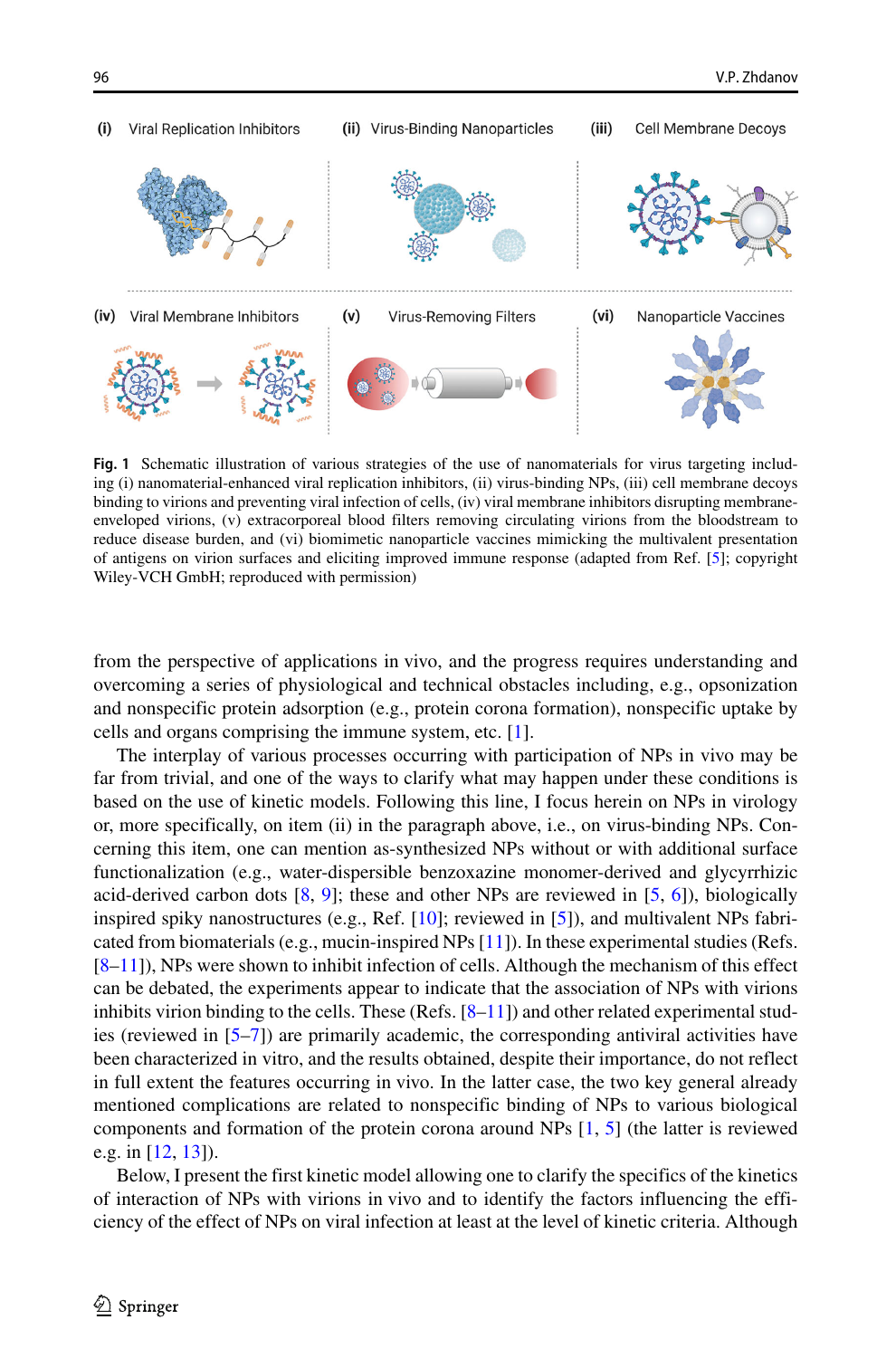the model is aimed at virus-binding NPs [item (ii)], it is applicable to viral membrane inhibitors [item (iv)] as well.

For my analysis, I use and extend the generic temporal kinetic model (see, e.g., the review by Handel et al. [\[14\]](#page-7-13)) operating with the concentrations of uninfected cells, *U*, infected cells, *I* , and free virions, *V* , within individual patients or, more specifically, in a specific organ of a body. The original version of this model includes three temporal kinetic equations for these populations,

<span id="page-3-0"></span>
$$
dU/dt = w - rUV - \gamma U,\t\t(1)
$$

<span id="page-3-2"></span>
$$
dI/dt = rUV - \kappa I,\t\t(2)
$$

<span id="page-3-1"></span>
$$
dV/dt = pI - \alpha rUV - kV, \tag{3}
$$

where *w* is the rate of production of uninfected cells, *r* is the infection rate constant ( $\alpha \ge 1$ ) is the dimensionless coefficient taking into account that the number of virions absorbed by a cell per an infection act is larger than one), *p* is the rate constant of production of virions, and  $\gamma$ ,  $\kappa$ , and  $k$  are the death and/or clearance (e.g., via convective transport) rate constants.

The model defined by  $(1)$ – $(3)$  is especially suitable for describing the initial phase of infection because it does not include the feedback between infection and the immune system. It can be applicable in various situations. In particular, depending on the specifics of infection, the concentrations employed in the model can be defined as number of species per unit volume of the tissue under consideration, unit surface area (e.g., of the epithelium), and/or unit length of blood channels. The parameters,  $w$ ,  $r$ , and  $p$ , should be measured in the corresponding units. For the presentation below, these details of the definition of these concentrations and parameters do not matter because the final results will be illustrated by using dimensionless combinations of rate constants (without or with time, *t*).

The analysis of the initial phase of infection is a reasonable first step. The later phase including the feedback between infection and the immune system is also of interest, but its description is complicated by the complexity of the immune system which operates at differen levels (reviewed in [\[15\]](#page-7-14)). Focusing at the initial phase of infection, I will consider that the uninfected cells are in excess and the change of their concentration is negligible. In this case, [\(1\)](#page-3-0) is irrelevant, whereas [\(2\)](#page-3-2) and [\(3\)](#page-3-1) can be simplified by setting  $U = const$ and including *U* into *r*, i.e., by replacing  $rU$  by *r*. Equation [\(3\)](#page-3-1) can be simplified taking into account that  $\alpha rUV$  becomes mathematically similar to  $kV$  (provided  $U = const$ ), and accordingly the former can be included into the latter, i.e.,  $\alpha rU + k$  can be replaced by *k*. With this specification,  $(2)$  and  $(3)$  are reduced to

<span id="page-3-4"></span>
$$
dI/dt = rV - \kappa I,\t\t(4)
$$

<span id="page-3-3"></span>
$$
dV/dt = pI - kV. \t\t(5)
$$

These equations are linear and can be solved analytically. To articulate the specifics of the initial phase of infection, one can notice that typically the time scale characterizing the virion dynamics is shorter than that characterizing the dynamics of infected cells (because  $k > \kappa$  [\[14\]](#page-7-13)), and accordingly [\(5\)](#page-3-3) can be solved in the steady-state approximation, i.e., one can set  $V = pI/k$ . Substituting this expression into [\(4\)](#page-3-4) yields

$$
dI/dt = (pr/k - \kappa)I, \text{ or } I \propto \exp[(pr/k - \kappa)t].
$$
 (6)

During the initial phase of acute infection, one has  $pr/k > \kappa$ , and accordingly the growth of the population of infected cells is exponential.

To scrutinize the suppression on virus infection by NPs, I consider that association of a virion with a NP inactivates a virion and identify *V* with the concentration of active virions.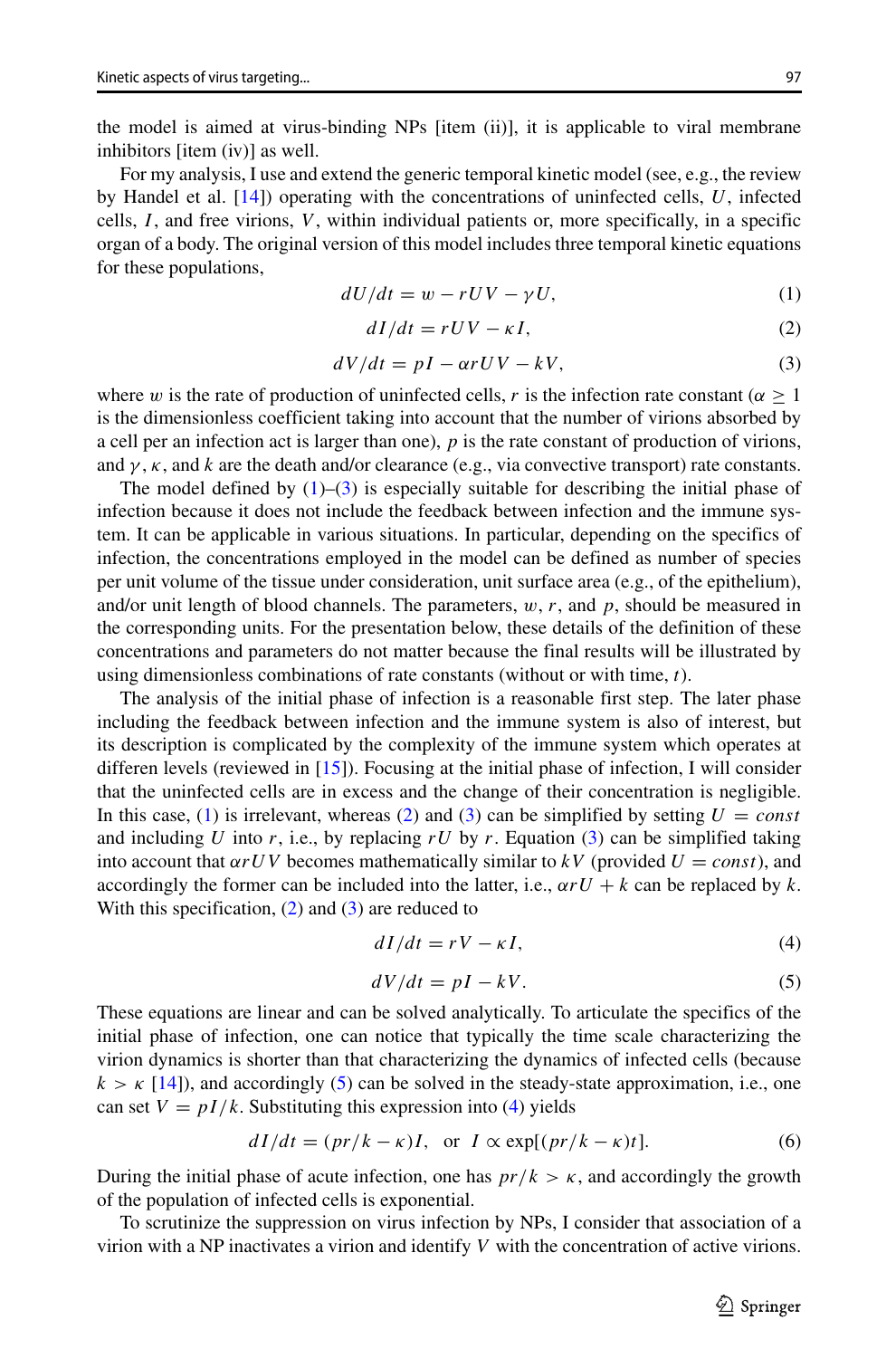In this case, the equation for *V* is obtained by complementing [\(5\)](#page-3-3) by the term describing the virion-NP association,

<span id="page-4-0"></span>
$$
dV/dt = pI - kV - \eta SV,\t\t(7)
$$

where  $\eta$  is the association rate constant, and *S* is the extracellular NP concentration. The equation for the latter concentration is as follows

<span id="page-4-1"></span>
$$
dS/dt = v(t) - \mu S - \beta \eta SV,\tag{8}
$$

where  $v(t)$  the rate of the NP supply,  $\mu$  is the NP deactivation and/or clearance (e.g. via convective transport) rate constant, and  $\beta$  is the dimensionless coefficient taking into account that the number of NPs attached to a virion or the number of virions attached to a NP may be larger than one (in principle, this coefficient can be dropped because it does not influence the analysis and conclusions below).

In combination with  $(4)$ ,  $(7)$  and  $(8)$  form a basis for my analysis. The conceptual background of these equations is simple, and the equations are simple as well. On the other hand, the number of the corresponding rate constants is large, and their likely range is wide. Some of the rate constants can be estimated theoretically. In the absence of a protein corona, for example, the association of NPs and virions is expected to be limited by diffusion, and the corresponding rate constant can be estimated by using the conventional Smoluchowski expression,  $\eta \simeq 4\pi \mathcal{RD}$ , where  $\mathcal{R} = R_1 + R_2$  is the contact radius or, more specifically, the sum of the reactant radii, and  $\mathcal D$  is the sum of the reactant diffusion coefficients. The deactivation of NPs may occur via their interaction with various macromolecules or membrane receptors. The maximum rate constant of the former channel can be estimated by employing the Smoluchowski expression as well. The maximum rate constant of the latter channel is also limited by diffusion, and the corresponding expressions are available [\[16\]](#page-7-15). In the presence of a protein corona, these rate constants can be reduced. The estimates of the other rate constants is less straightforward. Below, as already noticed, I will use a dimensionless combinations of rate constants rather than the rate constants themselves.

To solve [\(4\)](#page-3-4), [\(7\)](#page-4-0), and [\(8\)](#page-4-1), I simplify [\(8\)](#page-4-1) by employing two reasonable assumptions. First, I consider that as expected the timescale of the NP supply is much shorter than those characterizing other processes. In this case, the rate of the NP supply can be represented as  $v(t) = S_{\circ}\delta(t)$ , where  $S_{\circ}$  is the overall NP concentration corresponding to the supply, and  $\delta(t)$  is the delta function. Second, I take into account that the contacts of NPs with the cell membranes and extracellular macromolecules are much more frequent than those with virions and that the convective transport of NPs (if it plays a role) is rather efficient as well. Under such conditions,  $\mu S$  is expected to be appreciably larger that  $\beta \eta SV$ , and accordingly  $\beta$ *ηSV* can be neglected in [\(8\)](#page-4-1). With these simplifications, (8) yields

$$
S = S_0 \exp(-\mu t). \tag{9}
$$

Substituting this expression into [\(7\)](#page-4-0) results in

<span id="page-4-2"></span>
$$
dV/dt = pI - kV - \eta S_o V \exp(-\mu t). \tag{10}
$$

NPs can be efficient in suppression of infection provided they are efficient at least just after the injection. This means that in practically important situations we can focus on the phase when the elimination of virions occurs primarily via their association with NPs. This phase is realized provided  $\eta S_0 \exp(-\mu t) \geq k$  and accordingly can be observed at

<span id="page-4-3"></span>
$$
t \le t_{\star} \equiv [\ln(\eta S_{\circ}/k)]/\mu. \tag{11}
$$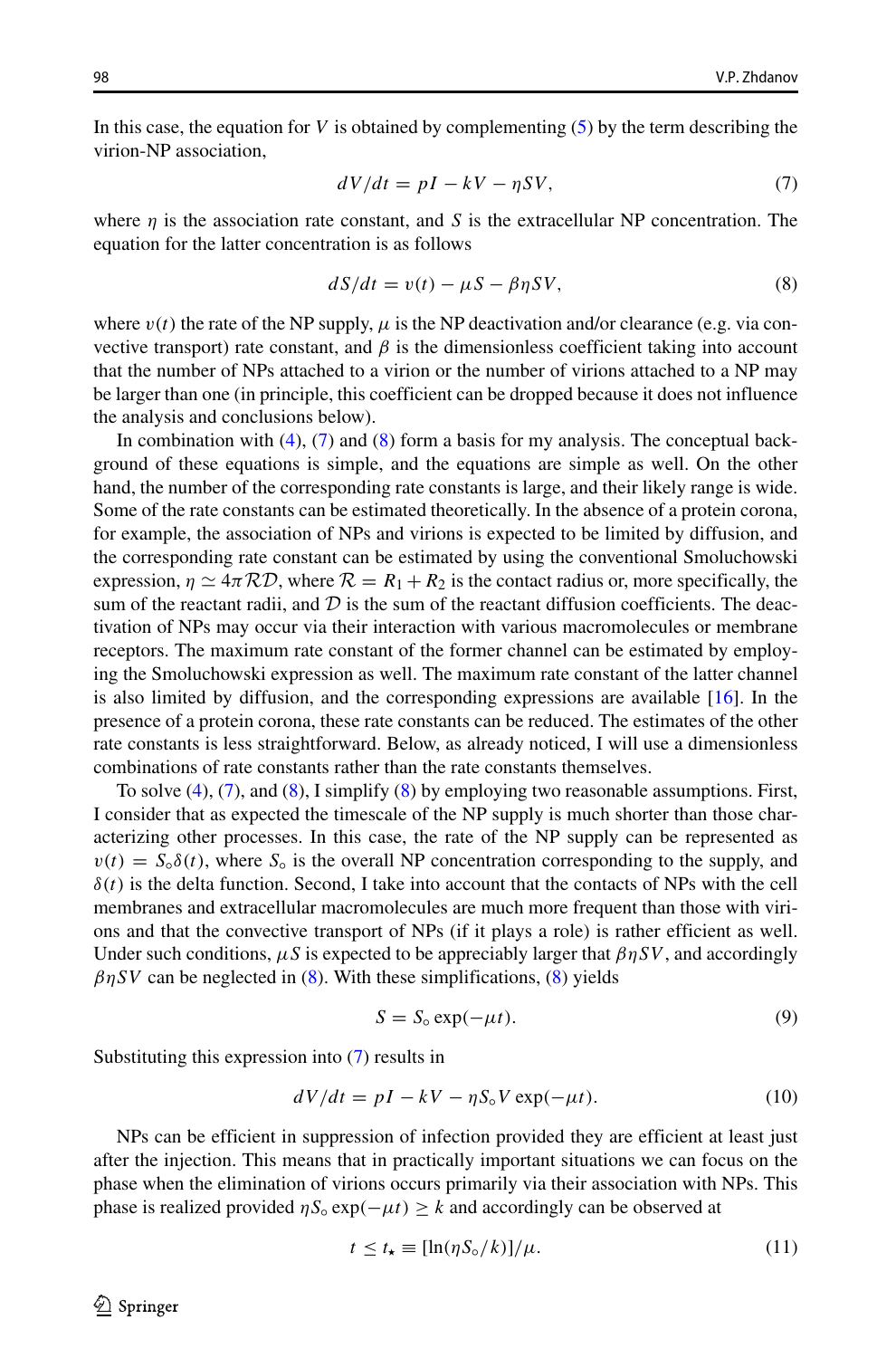In this case,  $kV$  can in [\(10\)](#page-4-2) be dropped, and then, (10) can be solved by analogy with [\(5\)](#page-3-3) in the steady-state approximation as

$$
V = \frac{pI}{\eta S_0} \exp(\mu t). \tag{12}
$$

Employing this expression, [\(4\)](#page-3-4) for the concentrations of uninfected cells can be rewritten as

$$
\frac{dI}{dt} = \left(\frac{pr}{\eta S_0} \exp(\mu t) - \kappa\right) I, \text{ or } (13)
$$

<span id="page-5-0"></span>
$$
I(t) = I(0) \exp\left(\frac{pr}{\mu\eta S_0} [\exp(\mu t) - 1] - \kappa t\right).
$$
 (14)

Thus, this concentrations depends on the dimensionless combination of parameters,  $P \equiv$  $pr/\mu$ *n* $S_0$ , and two rate constants,  $\kappa$  and  $\mu$ .

Expression [\(14\)](#page-5-0) for the concentration of infected cells is the main mathematical outcome of the analysis presented. It has been obtained provided NPs are efficient in suppression of infection at least just after the injection. Mathematically, this means that the ratio  $pr/\mu \eta S<sub>o</sub>$ should be much smaller than unity. In addition, the NM deactivation or clearance has been considered to be significant. The latter means  $\mu \gg \kappa$  (this condition is expected to hold because *κ* is usually low [\[14\]](#page-7-13)). Typical kinetics predicted by  $(14)$  under these conditions are shown in Fig. [2.](#page-5-1) First, the concentration of infected cells is predicted to drop. In this case,  $(pr/\mu\eta S<sub>o</sub>)[exp(\mu t) - 1]$  can be neglected (because  $pr/\mu\eta S<sub>o</sub> \ll 1$ ), and the drop is exponential

$$
I(t) \simeq I(0) \exp(-\kappa t). \tag{15}
$$

With extinction of active NPs, the concentration of infected cells starts, however, to increase, i.e., the infection recovers. The latter prediction is correct provided the minimal concentration of infected cells is significant and/or the activity of the immune system remains low. The time, *t*∗, corresponding to the minimal concentration is determined by the condition  $\exp(\mu t_*) = \kappa \eta S_{\circ}/pr$  and given by

<span id="page-5-2"></span>
$$
t_* = [\ln(\kappa \eta S_\circ / pr)]/\mu. \tag{16}
$$

The minimal concentration is accordingly as follows

$$
I(t_*) = I(0) \exp\left\{\frac{\kappa}{\mu} \left[1 - \ln\left(\frac{\kappa \eta S_o}{pr}\right) - \frac{pr}{\kappa \eta S_o}\right]\right\}.
$$
 (17)

<span id="page-5-1"></span>



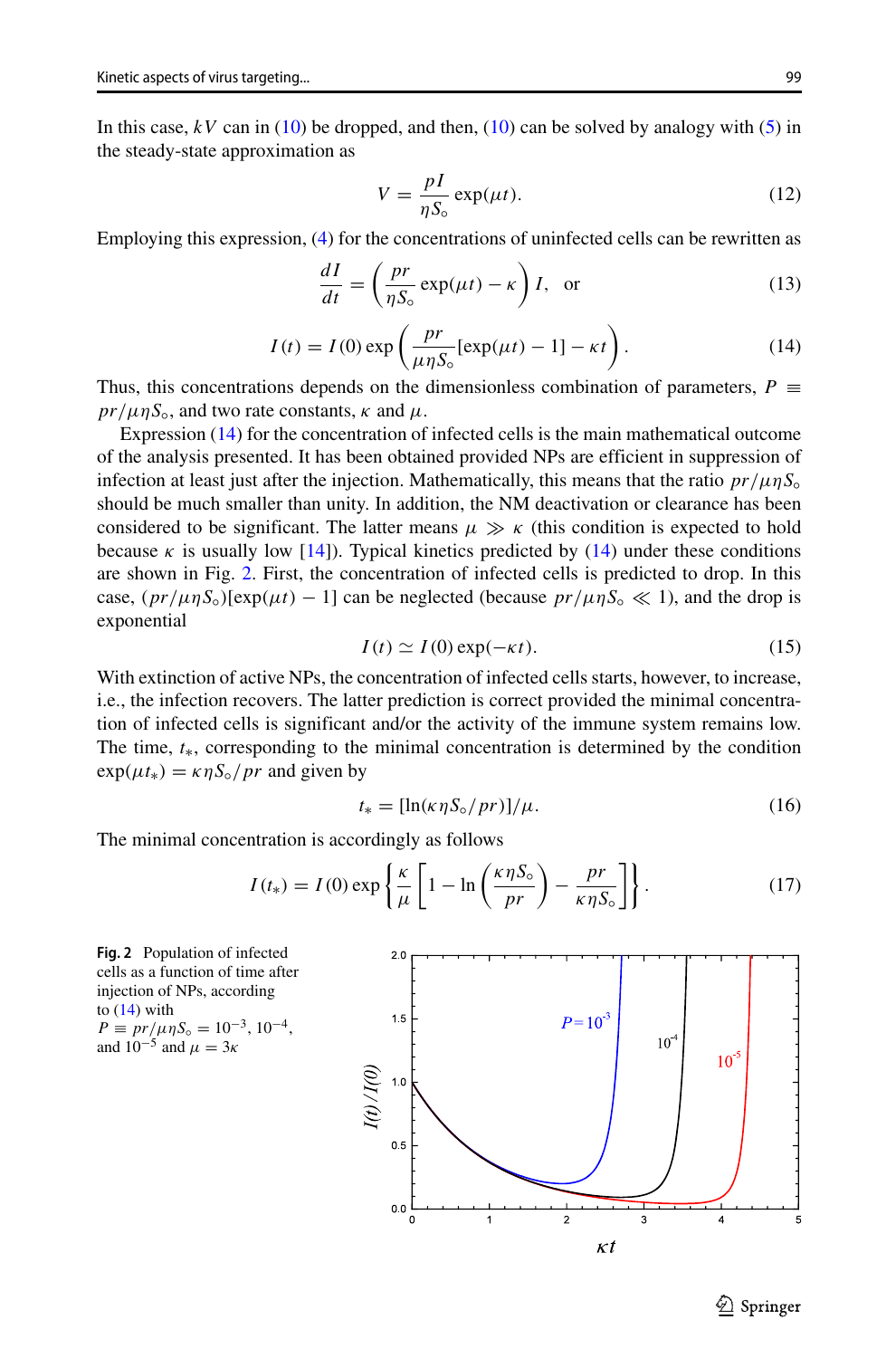In addition, one can notice that the ratio of the times determined by  $(16)$  and  $(11)$  is

$$
\frac{t_{*}}{t_{\star}} = \frac{\ln(\kappa \eta S_{\circ}/pr)}{\ln(\eta S_{\circ}/k)} = 1 + \frac{\ln(\kappa k/pr)}{\ln(\eta S_{\circ}/k)}.
$$
\n(18)

Expression [\(14\)](#page-5-0) has been obtained provided  $\frac{kk}{pr}$  < 1 and  $\frac{nS_o}{k}$  > 1, and accordingly  $t_{\star}/t_{\star}$  < 1. This means that the minimal concentration of infected cells is predicted to be in the time span where the analysis is self-consistent.

Thus, the model [\(14\)](#page-5-0) presented indicates that the suppression of viral infection by NPs can be sufficient provided

$$
P \equiv \frac{pr}{\mu \eta S_{\circ}} \ll 1. \tag{19}
$$

Hypothetically, this condition can be fulfilled. Whether or not it is fulfilled in reality depends on the specific values of the corresponding parameters. At present, the full sets of these parameters for real infections are lacking. For this reason, I avoid further scrutiny of this aspect.

The maximum suppression depends on *P* and the ratio between  $\mu$  and  $\kappa$ . To reach appreciable suppression, one should obviously decrease  $\mu$ . The interaction of NPs with other species (e.g., with extracellular proteins or cell membranes) is, however, very frequent and can easily results in deactivation of NPs. Thus, as already noticed, one can expect that usually  $\mu \gg \kappa$ . Under this condition, the concentration of infected cells can be decreased by a factor down about one order of magnitude (Fig. [2\)](#page-5-1). This decrease is appreciable, but by itself (without feedback from the immune system) it is insufficient for full eradication of infection. It can, however, induce delay in the progress of infection, and this delay can help to form sufficient feedback of the immune system.

Finally, I notice that the model presented can be extended at the temporal level by including the terms corresponding to feedback of the immune system. It can be done in different ways (reviewed e.g. in [\[14,](#page-7-13) [15\]](#page-7-14)). The model presented can be extended also at the spatiotemporal level by including the terms taking blood- or lymph-mediated NP circulation (the corresponding experimental and theoretical studies related primarily to the drug and NP delivery to cancer tumors are now already available [\[1,](#page-7-0) [17,](#page-7-16) [18\]](#page-7-17)).

**Funding** Open access funding provided by Chalmers University of Technology. This work was supported by Ministry of Science and Higher Education of the Russian Federation within the governmental order for Boreskov Institute of Catalysis (project AAAA-A21-121011390008-4).

#### **Declarations**

**Conflict of interest** The author declares no competing interests.

**Open Access** This article is licensed under a Creative Commons Attribution 4.0 International License, which permits use, sharing, adaptation, distribution and reproduction in any medium or format, as long as you give appropriate credit to the original author(s) and the source, provide a link to the Creative Commons licence, and indicate if changes were made. The images or other third party material in this article are included in the article's Creative Commons licence, unless indicated otherwise in a credit line to the material. If material is not included in the article's Creative Commons licence and your intended use is not permitted by statutory regulation or exceeds the permitted use, you will need to obtain permission directly from the copyright holder. To view a copy of this licence, visit [http://creativecommons.org/licenses/by/4.0/.](http://creativecommons.org/licenses/by/4.0/)